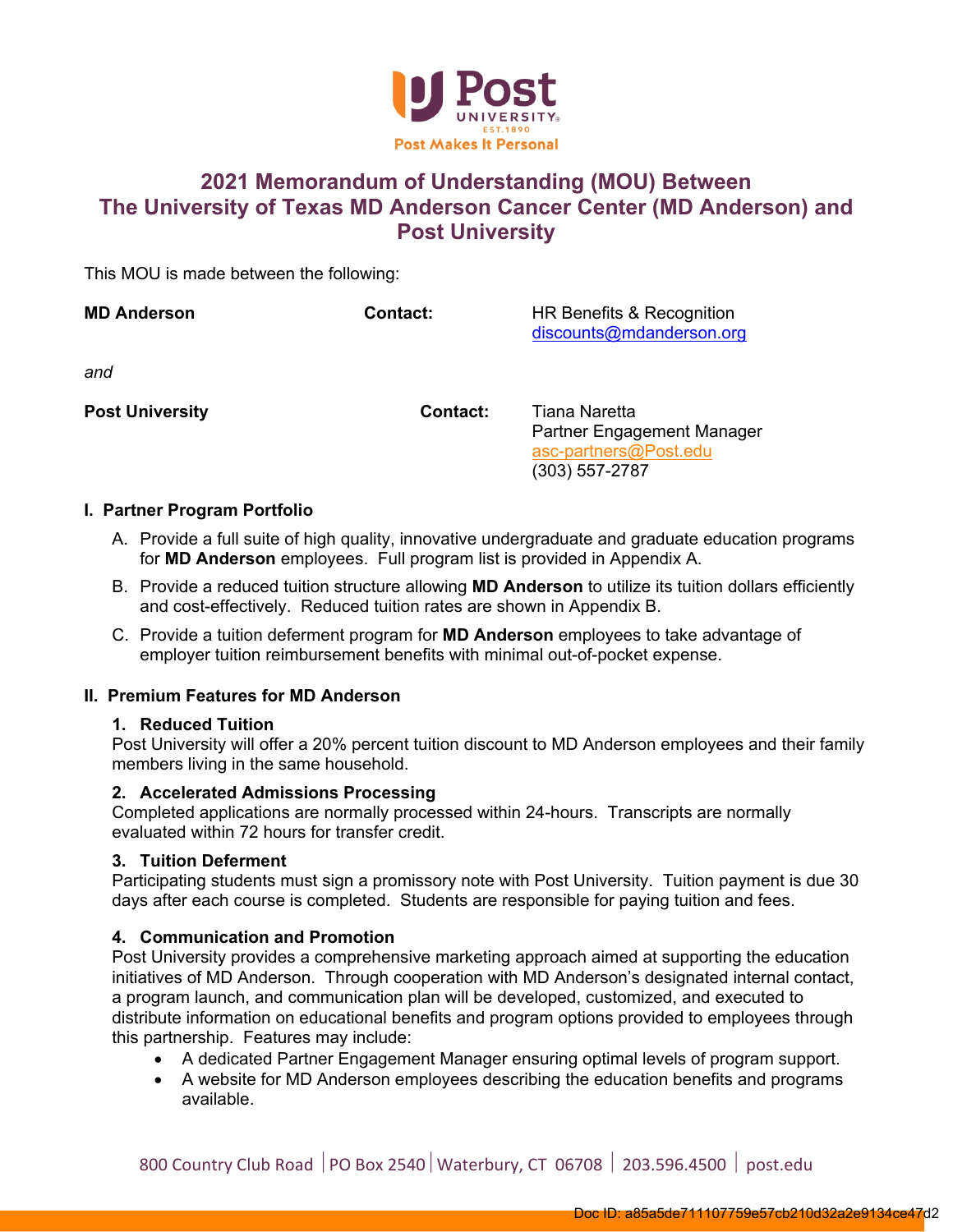

- A website for MD Anderson education coordinators, administrators, and/or HR representatives to access digital resources for employees and download up-to-date promotional materials for distribution.
- Printed/digital collateral for distribution to employees or placement in employee intranet. Logo sharing on co-branded materials requires approval from both parties.
- Opportunities for interested employees to meet with a Post University representative to learn about educational opportunities (education fairs, rounds, presentations, etc.).

Communications and promotions will not be distributed without the mutual consent of both parties.

### **III. Exclusivity**

This MOU is non-exclusive and does not prevent MD Anderson from entering into additional education agreements with other colleges and universities.

This MOU is not an affiliation agreement or superseding any liability insurance clauses of any other agreements. This MOU is only to provide the tuition and ancillary benefits as outlined in this document.

### **IV. Termination**

This MOU renews annually and can be terminated at any time by either party, for any reason, with 30 days written notice. Upon termination of this MOU, Post University will maintain preferred tuition rates for all active MD Anderson employees who are students in good standing at time of termination. Thirtyday tuition deferment, per item number three above, will cease at time of termination.

Partner benefits are forfeited by students who separate from employment with MD Anderson immediately upon separation. It is the responsibility of the MD Anderson to notify Post University of the separation from employment.

### **AGREEMENT**

This MOU is subject to any and all applicable state and local laws.

 $M \times \mathfrak{S}$  $\blacksquare$ 

**Michael Rickart VP, Partner Engagement Post University Waterbury, CT** 

\_\_\_\_\_\_\_\_\_\_\_\_\_\_\_\_\_\_\_\_\_\_\_\_\_\_\_\_\_\_\_\_\_ 11 / 17 / 2021

**Date**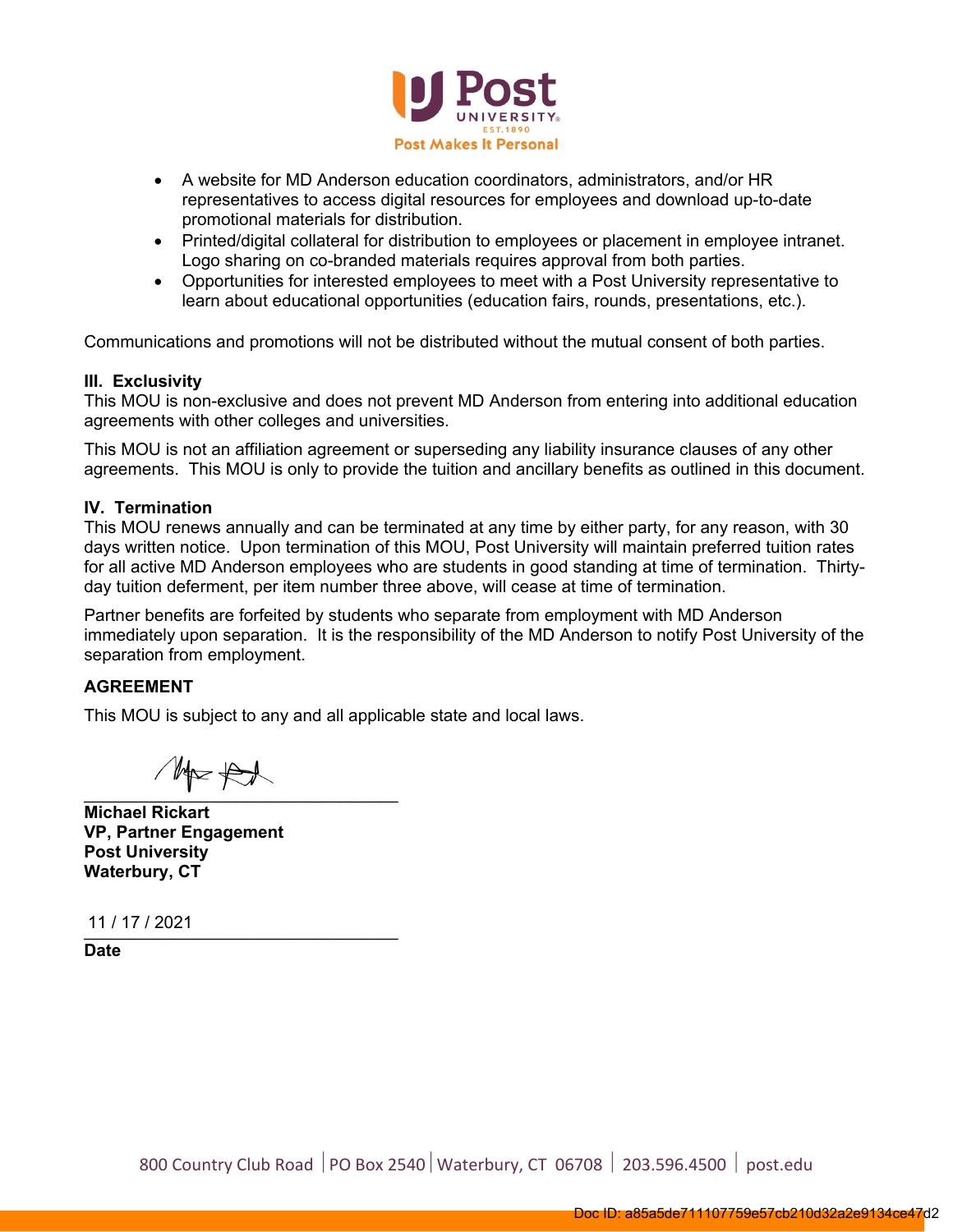

## **Appendix A: Post University Program Listing**

### **School of Arts & Sciences**

| <b>Program</b>                                          | <b>Format</b>        |
|---------------------------------------------------------|----------------------|
| BA Communication and Media Studies                      | On Campus and Online |
| <b>BS Biology</b>                                       | On Campus            |
| <b>BS Computer Information Systems</b>                  | On Campus and Online |
| <b>BS Data Science</b>                                  | On Campus and Online |
| <b>BS Equine Studies</b>                                | On Campus and Online |
| Equine Veterinary Assistant (undergraduate certificate) | On Campus            |

### **American Sentinel College of Nursing & Health Sciences**

| <b>Program</b>                                          | <b>Format</b>                                 |
|---------------------------------------------------------|-----------------------------------------------|
| RN to BS Nursing (BSN) and RN to BSN/MSN                | Online: term based and<br>Powered by SIMPath® |
| Master of Science Nursing (MSN)                         | Online: term based and<br>Powered by SIMPath® |
| Master of Science Nursing (MSN), Nurse Practitioner     | Online: term-based                            |
| Master of Business Administration (MBA) Healthcare      | Online: term based and<br>Powered by SIMPath® |
| Doctor of Nursing Practice                              | Online: term-based                            |
| Infection Prevention and Control Certificate (graduate) | Online: term based and<br>Powered by SIMPath® |
| Digital Credentials (graduate)                          | Online: term based and<br>Powered by SIMPath® |

### **John P. Burke School of Public Service and Education**

| Program                      | Format               |
|------------------------------|----------------------|
| AS Criminal Justice          | On Campus and Online |
| AS Early Childhood Education | On Campus and Online |
| <b>AS Legal Studies</b>      | On Campus and Online |
| <b>BA Psychology</b>         | On Campus and Online |
| <b>BS Child Studies</b>      | On Campus and Online |
| <b>BS Criminal Justice</b>   | On Campus and Online |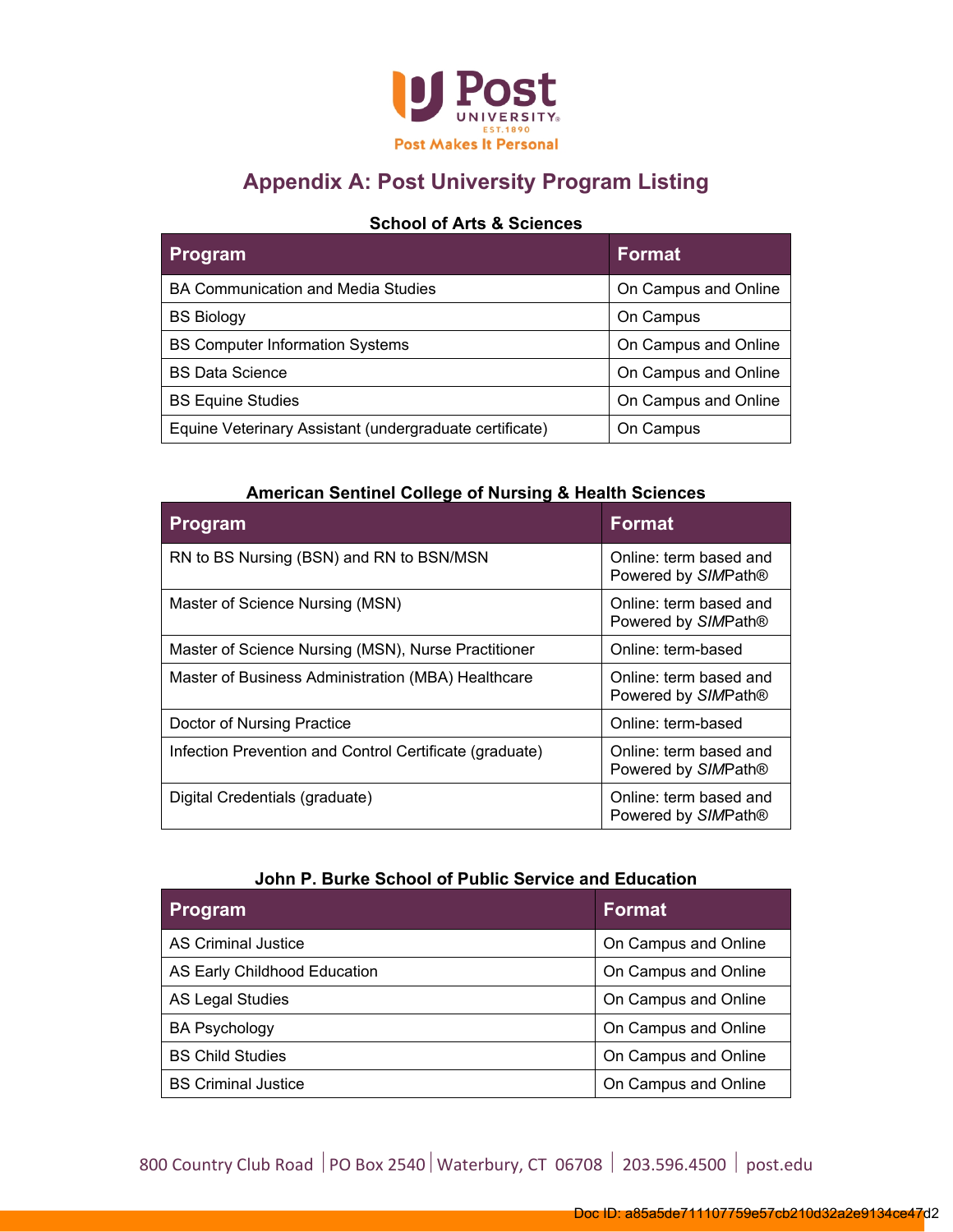

| BS Emergency Management & Homeland Security                     | On Campus and Online |
|-----------------------------------------------------------------|----------------------|
| <b>BS Human Services</b>                                        | On Campus and Online |
| <b>BS Legal Studies</b>                                         | On Campus and Online |
| Certificate in Paralegal Studies (undergraduate)                | On Campus and Online |
| Master of Education                                             | Online               |
| Master of Public Administration                                 | Online               |
| MS Counseling and Human Services                                | Online               |
| MS Higher Education Leadership                                  | Online               |
| Certificate in Alcohol and Drug Counseling (graduate)           | Online               |
| Certificate in Higher Education Administration (graduate)       | Online               |
| Certificate in Learning Design and Technology (graduate)        | Online               |
| Certificate in Online Teaching (graduate)                       | Online               |
| Certificate in Professional Counseling (graduate)               | Online               |
| Certificate in Teaching English Language Learners<br>(graduate) | Online               |

### **The Malcom Baldrige School of Business**

| <b>Program</b>                          | <b>Format</b>        |
|-----------------------------------------|----------------------|
| <b>AS Accounting</b>                    | On Campus and Online |
| AS Management                           | Online               |
| <b>AS Marketing</b>                     | Online               |
| <b>BS Accounting</b>                    | On Campus and Online |
| <b>BS Business Administration</b>       | On Campus and Online |
| <b>BS Finance</b>                       | On Campus and Online |
| BS Gaming and Esports Management        | On Campus and Online |
| <b>BS Human Resource Management</b>     | On Campus and Online |
| <b>BS Management</b>                    | On Campus and Online |
| <b>BS Marketing</b>                     | On Campus and Online |
| <b>BS Sport Management</b>              | On Campus and Online |
| Master of Business Administration (MBA) | On Campus and Online |
| <b>MS Accounting</b>                    | Online               |
| MS Gaming and Esports Management        | Online               |
| <b>MS Project Management</b>            | Online               |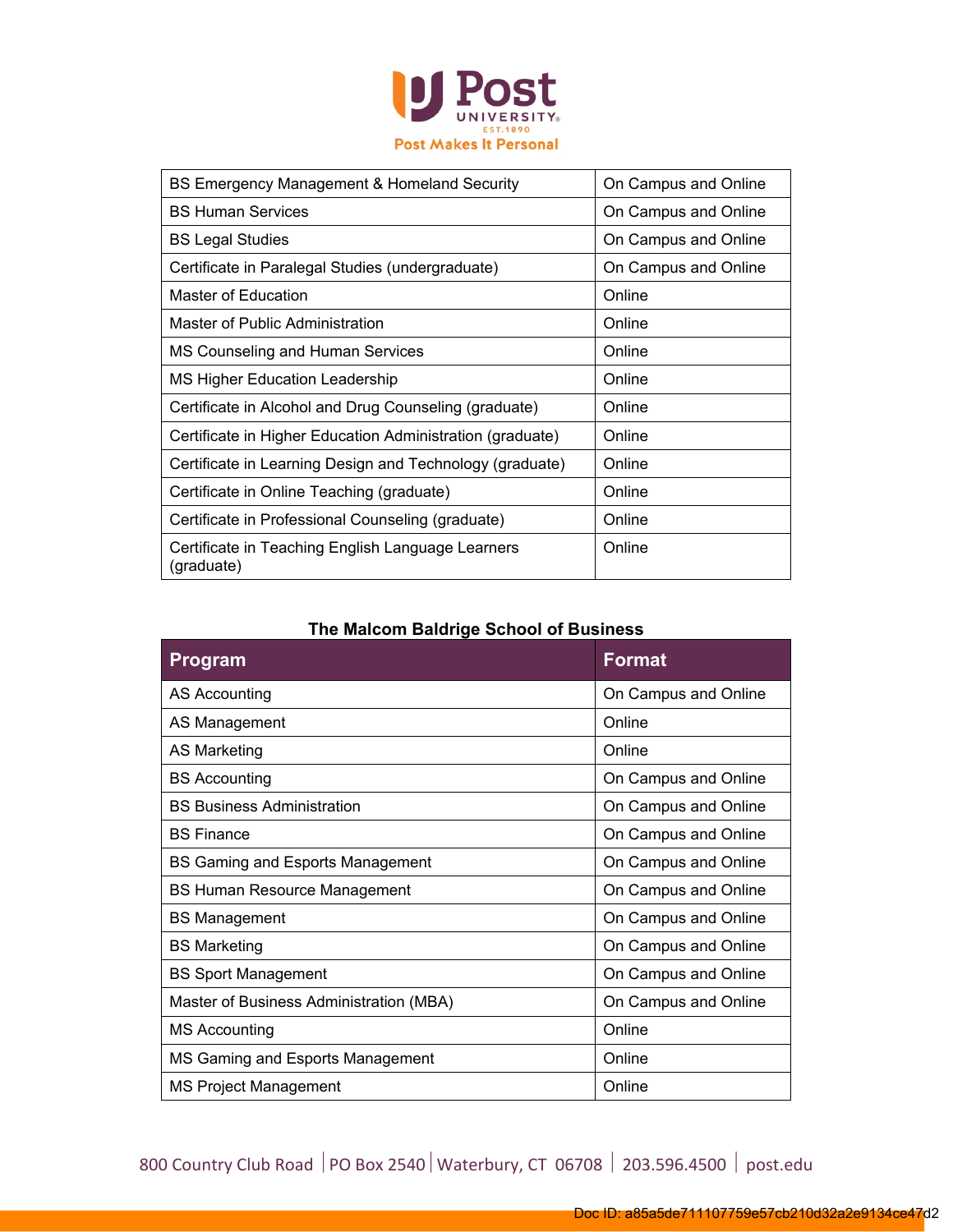

| Certificate in Accounting (Post-Baccalaureate) | Online              |
|------------------------------------------------|---------------------|
| Certificate in Forensic Accounting             | On Campus or Online |
| Certificate in Human Resource Management       | On Campus or Online |
| Certificate in Corporate Innovation (graduate) | Online              |
| Certificate in Finance (graduate)              | Online              |
| Certificate in Leadership (graduate)           | Online              |
| Certificate in Marketing (graduate)            | Online              |
| Certificate in Project Management (graduate)   | Online              |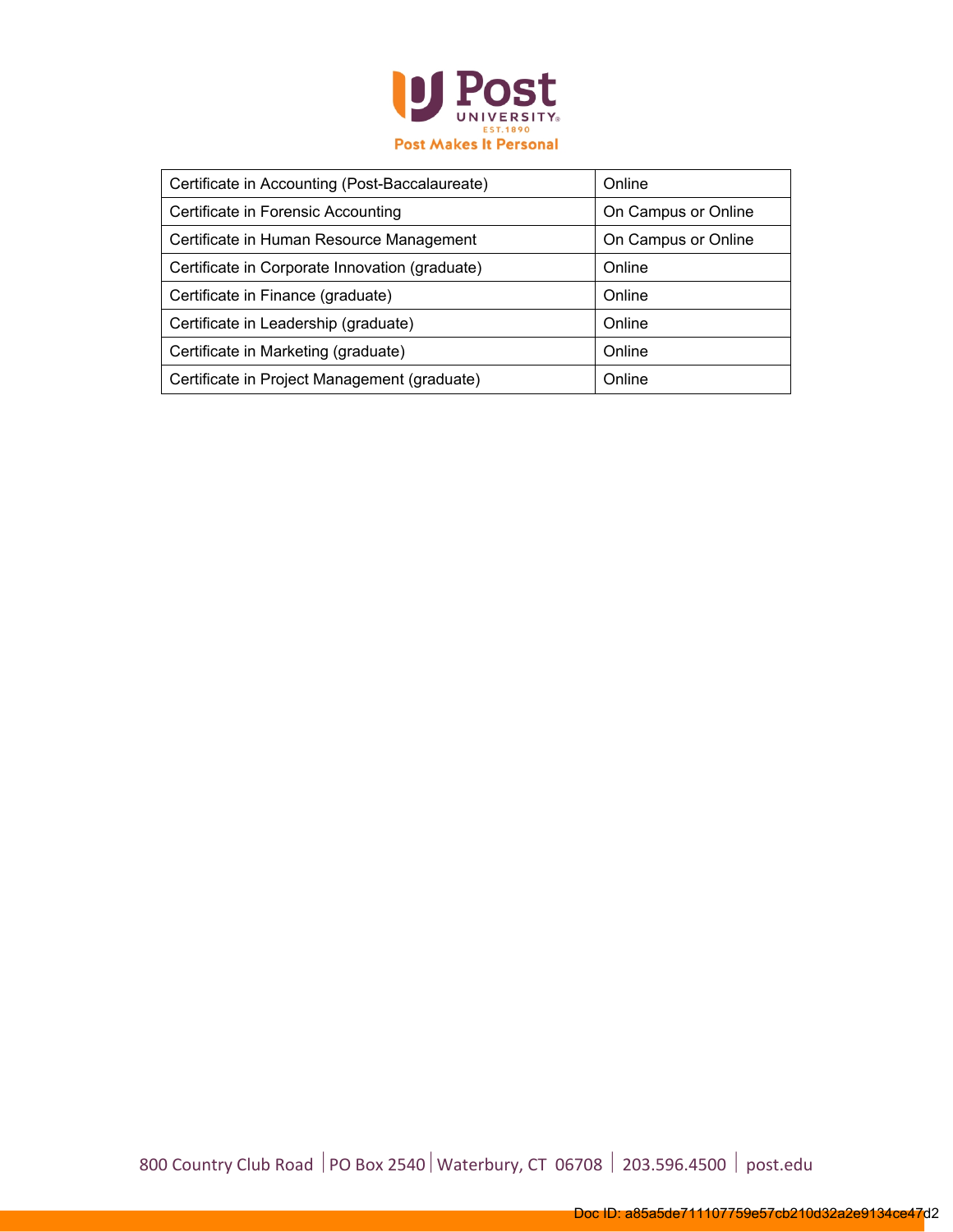

## **Appendix B: Reduced Tuition Chart**

|                                                                                                                                                                |                                   | <b>Per Credit Hour</b>                    |
|----------------------------------------------------------------------------------------------------------------------------------------------------------------|-----------------------------------|-------------------------------------------|
| <b>Undergraduate Programs</b>                                                                                                                                  | <b>Standard</b><br><b>Tuition</b> | 20%<br><b>Partner</b><br><b>Reduction</b> |
| All Undergraduate Programs,<br>except A.S. in Early Childhood Education, B.S. in Child Studies and American<br>Sentinel College of Nursing and Health Sciences | \$570                             | \$456                                     |
| A.S. in Early Childhood Education and B.S. in Child Studies                                                                                                    | \$505                             | \$404                                     |
| <b>Graduate Programs</b>                                                                                                                                       |                                   |                                           |
| Master of Business Administration (MBA)                                                                                                                        | \$510                             | \$408                                     |
| Master of Science in Accounting                                                                                                                                |                                   |                                           |
| Master of Science in Project Management                                                                                                                        | \$625                             | \$500                                     |
| Master of Science in Gaming and Esports Management                                                                                                             |                                   |                                           |
| <b>Master of Education</b>                                                                                                                                     |                                   |                                           |
| <b>Master of Public Administration</b>                                                                                                                         |                                   | \$456                                     |
| Master of Science in Higher Education Administration                                                                                                           | \$570                             |                                           |
| Master of Science in Counseling and Human Services                                                                                                             |                                   |                                           |
| Graduate Certificate in Alcohol & Drug Counseling                                                                                                              |                                   |                                           |
| Graduate Certificate in Higher Education Administration                                                                                                        |                                   |                                           |
| Graduate Certificate in Instructional Design & Technology                                                                                                      | \$570                             | \$456                                     |
| Graduate Certificate in Teaching English Language Learners                                                                                                     |                                   |                                           |
| Graduate Certificate in Online Teaching                                                                                                                        |                                   |                                           |
| Graduate Certificate in Professional Counseling                                                                                                                |                                   |                                           |
| Graduate Certificate in Corporate Innovation                                                                                                                   |                                   |                                           |
| Graduate Certificate in Finance (GCF)                                                                                                                          |                                   |                                           |
| Graduate Certificate in Leadership                                                                                                                             |                                   | \$584                                     |
| Graduate Certificate in Marketing                                                                                                                              |                                   |                                           |
| Graduate Certificate in Project Management                                                                                                                     |                                   |                                           |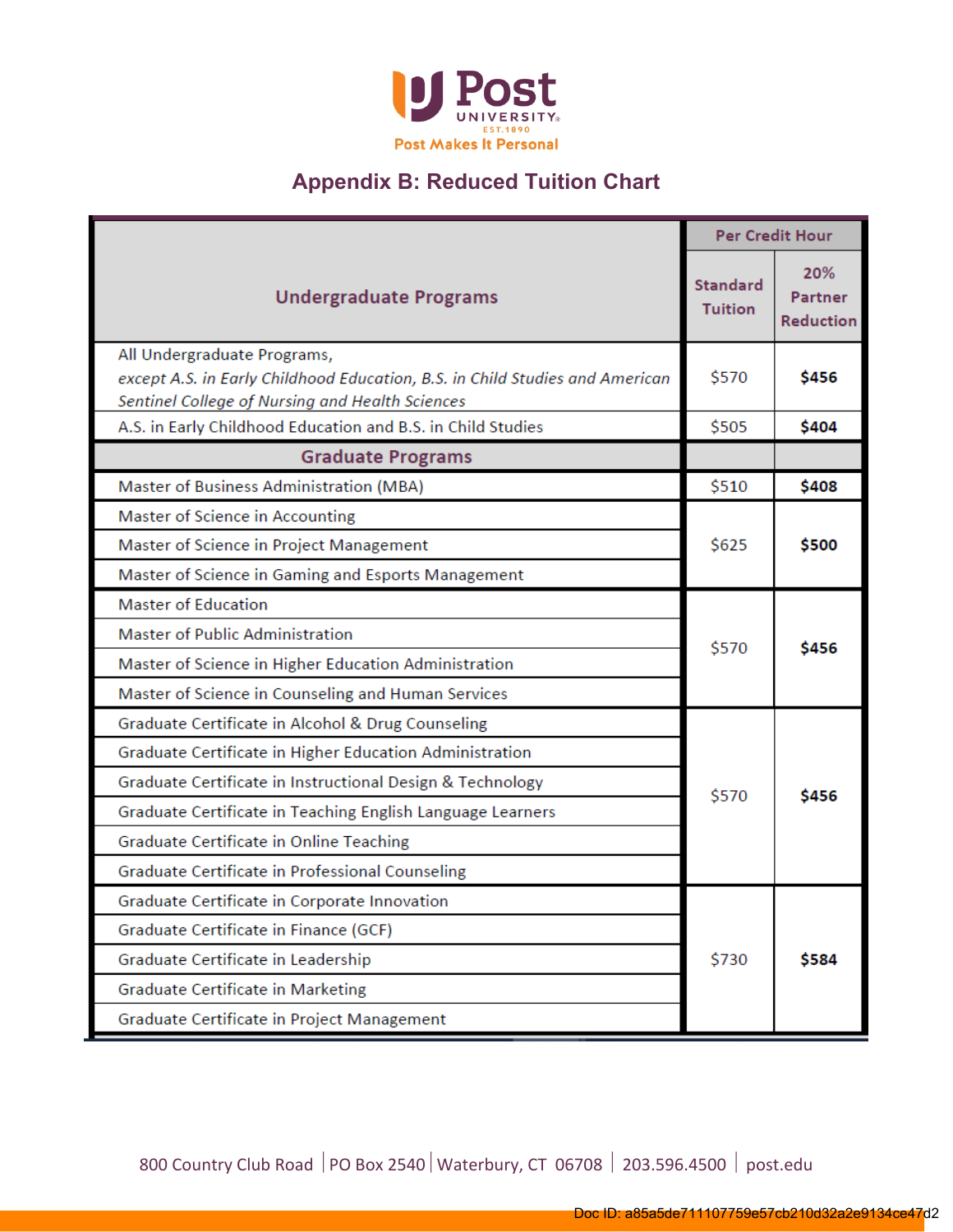

### **American Sentinel College of Nursing & Health Sciences**

| Program                                 | <b>2021 Standard Tuition</b> | <b>2021 MD Anderson Tuition</b> |
|-----------------------------------------|------------------------------|---------------------------------|
| Undergraduate Term-Based                | \$430 per credit hour        | \$344 per credit hour           |
| Undergraduate SIMPath®                  | \$3,100 per 16-week semester | \$2,480 per 16-week semester    |
| Graduate Term-Based                     | \$560 per credit hour        | \$448 per credit hour           |
| Graduate SIMPath®                       | \$4,000 per 16-week semester | \$3,200 per 16-week semester    |
| <b>Nurse Practitioner Specific</b>      | \$575 per credit hour        | \$460 per credit hour           |
| Doctoral Term-Based                     | \$770 per credit hour        | \$616 per credit hour           |
| Digital Credentials (graduate<br>level) | \$1,380                      | \$1,344                         |

800 Country Club Road | PO Box 2540 | Waterbury, CT 06708 | 203.596.4500 | post.edu